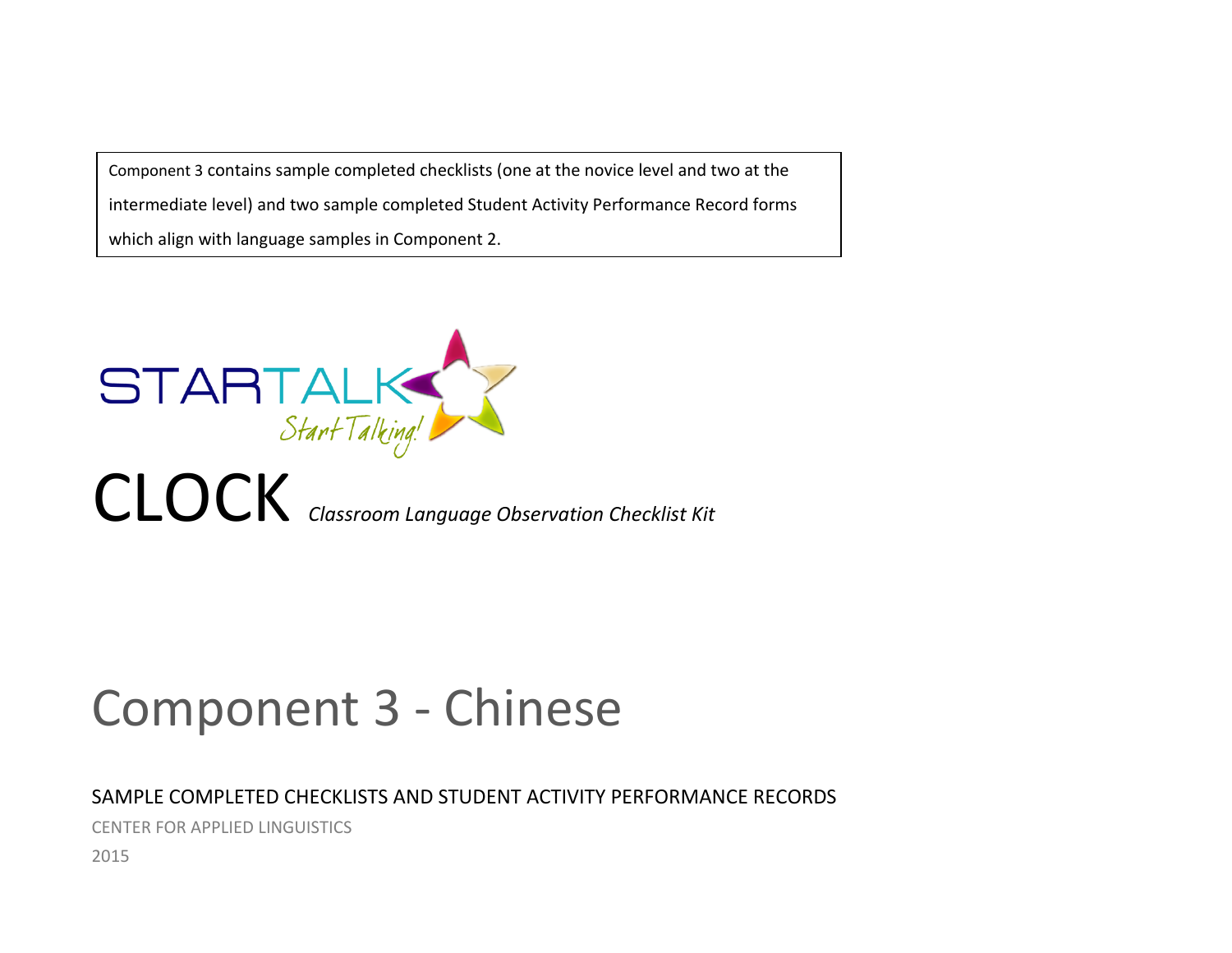

## **CLOCK Classroom Observation Checklist: Novice Sublevels\*\***

| <b>Student Name:</b><br>Grade: 5 Language: Chinese<br>Topic: Introduction<br><b>Activity: Oral Report</b><br>Date: 6/17/14<br>Mandy |                                                                                                       |                              |                                        |                                          |  |  |  |  |  |  |
|-------------------------------------------------------------------------------------------------------------------------------------|-------------------------------------------------------------------------------------------------------|------------------------------|----------------------------------------|------------------------------------------|--|--|--|--|--|--|
|                                                                                                                                     | Interpersonal or <b>Presentational Speaking</b> (circle one or both)<br><b>Interpretive Listening</b> |                              |                                        |                                          |  |  |  |  |  |  |
| Performance                                                                                                                         | <b>Fluency</b>                                                                                        | <b>Language Control</b>      | <b>Vocabulary</b>                      | Comprehension                            |  |  |  |  |  |  |
| Level                                                                                                                               | How does his/her use of Chinese flow?                                                                 | How well does he/she         | What kind of words does he/she         | How well does he/she understand          |  |  |  |  |  |  |
|                                                                                                                                     |                                                                                                       | use Chinese?                 | know in Chinese?                       | Chinese?                                 |  |  |  |  |  |  |
|                                                                                                                                     | Uses some sentences or questions                                                                      | Often uses words,            | Uses familiar words related            | Understands simple, familiar<br>$\Box$   |  |  |  |  |  |  |
|                                                                                                                                     | learned in class.                                                                                     | phrases, sentences           | to what he/she is learning in          | words, phrases, sentences,               |  |  |  |  |  |  |
|                                                                                                                                     | Answers some questions about<br>$\Box$                                                                | or questions learned         | class.                                 | questions, and directions.               |  |  |  |  |  |  |
|                                                                                                                                     | things learned in class.                                                                              | in class correctly.          | Uses native language when<br>П         |                                          |  |  |  |  |  |  |
|                                                                                                                                     | Sometimes generates some<br>П                                                                         | Sometimes uses<br>$\Box$     | he/she does not know the               | Understands some new sentences           |  |  |  |  |  |  |
| <b>Novice High</b>                                                                                                                  | sentences or questions of his/her                                                                     | own generated                | words to say more about                | and questions and follows some           |  |  |  |  |  |  |
|                                                                                                                                     | own.                                                                                                  | sentences.                   | something in Chinese.                  | new* directions when teacher:            |  |  |  |  |  |  |
|                                                                                                                                     | <b>Presents information using</b><br>$\Box$                                                           | $\Box$<br>Generated          | <b>Presents information on</b>         | speaks slowly.<br>$\Box$                 |  |  |  |  |  |  |
|                                                                                                                                     | practiced phrases and simple                                                                          | sentences or                 | familiar topics.                       | $\Box$<br>repeats the question.          |  |  |  |  |  |  |
|                                                                                                                                     | sentences.                                                                                            | questions are                |                                        | uses pictures or gestures to<br>$\Box$   |  |  |  |  |  |  |
|                                                                                                                                     |                                                                                                       | occasionally correct.        |                                        | help him/her understand.                 |  |  |  |  |  |  |
|                                                                                                                                     | Uses words he/she has heard a lot.<br>$\Box$                                                          | Uses words learned<br>$\Box$ | Uses some familiar words<br>П          | Understands a few simple, very<br>$\Box$ |  |  |  |  |  |  |
|                                                                                                                                     | Uses short phrases practiced a lot.<br>$\Box$                                                         | in class.                    | related to what he/she is              | familiar words, phrases,                 |  |  |  |  |  |  |
|                                                                                                                                     | Sometimes uses simple sentences<br>$\Box$                                                             | Sometimes uses<br>П          | learning in class.                     | sentences, questions, and                |  |  |  |  |  |  |
|                                                                                                                                     | practiced a lot.                                                                                      | phrases or                   | Pauses and tries to find               | directions.                              |  |  |  |  |  |  |
| <b>Novice Mid</b>                                                                                                                   | Answers some simple, questions<br>$\Box$                                                              | sentences learned in         | words in Chinese, but often            |                                          |  |  |  |  |  |  |
|                                                                                                                                     | practiced a lot.                                                                                      | class correctly.             | uses words in his/her native           | Usually understands when teacher:        |  |  |  |  |  |  |
|                                                                                                                                     | Presents information using variety<br>$\Box$                                                          |                              | language.                              | speaks slowly.<br>$\Box$                 |  |  |  |  |  |  |
|                                                                                                                                     | of words, and memorized phrases                                                                       |                              | Presents information about             | repeats the question.<br>$\Box$          |  |  |  |  |  |  |
|                                                                                                                                     | and expressions.                                                                                      |                              | self and some very familiar            | $\Box$<br>uses pictures or gestures to   |  |  |  |  |  |  |
|                                                                                                                                     |                                                                                                       |                              | topics.                                | help him/her understand.                 |  |  |  |  |  |  |
|                                                                                                                                     | Uses a few words he/she practiced<br>$\Box$                                                           | $\Box$<br>Sometimes uses     | Uses a few words that he/she<br>П      | Understands a few<br>П                   |  |  |  |  |  |  |
|                                                                                                                                     | a lot.                                                                                                | words that he/she            | practices a lot.                       | words/phrases that he/she                |  |  |  |  |  |  |
|                                                                                                                                     | Occasionally use a few short<br>$\Box$                                                                | knows well.                  | Knows a few phrases that               | practices a lot.                         |  |  |  |  |  |  |
|                                                                                                                                     | phrases he/she practices a lot.                                                                       | $\Box$<br>Sometimes uses a   | he/she practices a lot.                | Sometimes understands when               |  |  |  |  |  |  |
| <b>Novice Low</b>                                                                                                                   | Presents information using single<br>$\Box$                                                           | few phrases he/she           | Use native language a lot.             | teacher:                                 |  |  |  |  |  |  |
|                                                                                                                                     | words or memorized phrases.                                                                           | knows well.                  | Presents limited information<br>$\Box$ | speaks slowly.<br>$\Box$                 |  |  |  |  |  |  |
|                                                                                                                                     |                                                                                                       |                              | about self and a few very              | repeats the question.<br>$\Box$          |  |  |  |  |  |  |
|                                                                                                                                     |                                                                                                       |                              | familiar topics.                       | uses pictures or gestures to<br>$\Box$   |  |  |  |  |  |  |
|                                                                                                                                     |                                                                                                       |                              |                                        | help him/her understand.                 |  |  |  |  |  |  |

\*New refers to material that the student has not learned previously.

\*\*This checklist is based on the ACTFL Performance Descriptors for Language Learners (2012), ACTFL Proficiency Guidelines (2012), NCCSFL-ACTFL Can-Dos (2013), COPE/SOPA Rating Scale (2010), and input from STARTALK program administrators, teachers, and CLOCK project advisors.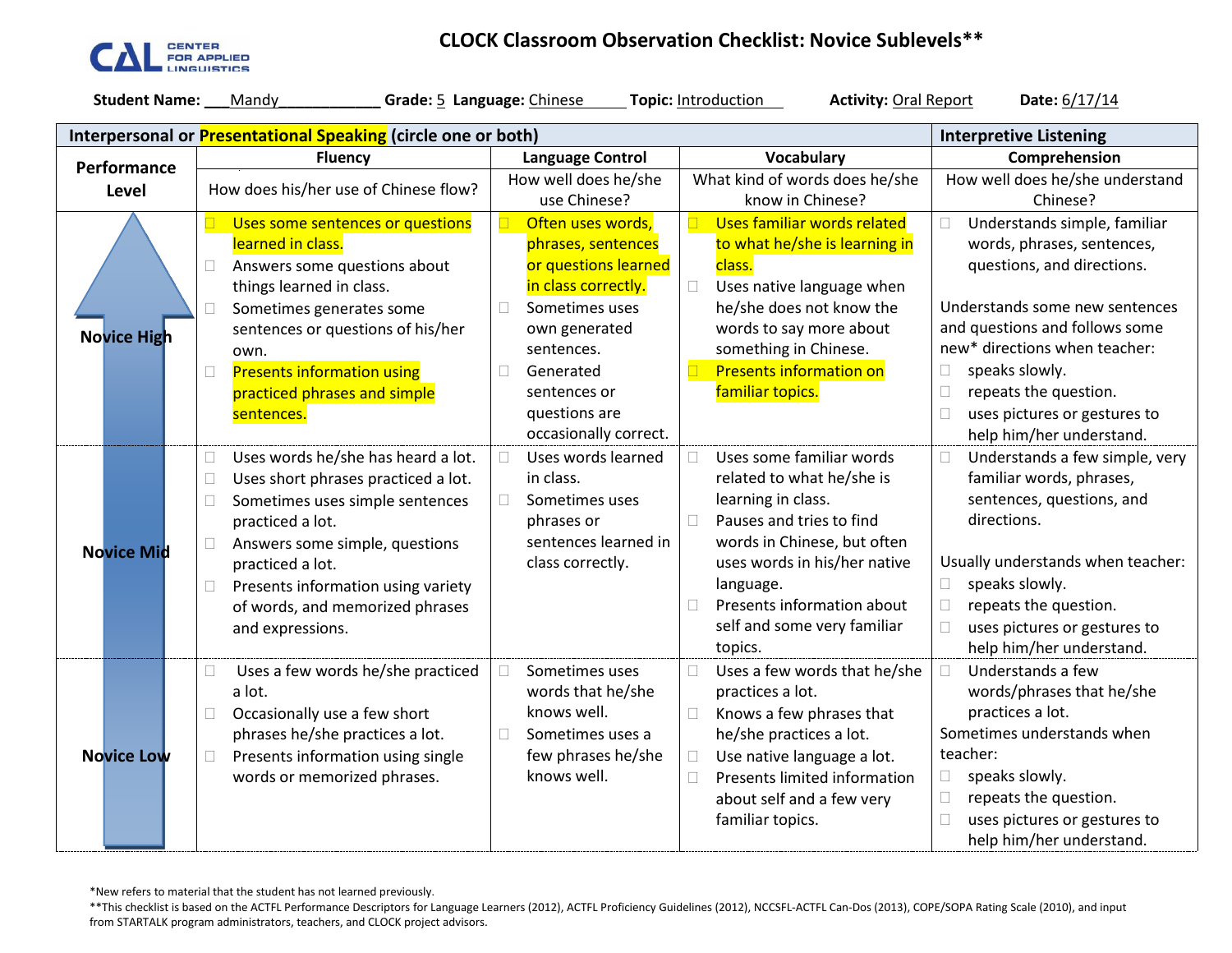

|                  | Mandy did a great job presenting herself and Panda! She also shared information about her likes and dislikes. |
|------------------|---------------------------------------------------------------------------------------------------------------|
| <b>COMMENTS:</b> |                                                                                                               |

#### **COMMUNICATION STRATEGIES AND LESSON-SPECIFIC CAN-DO STATEMENTS**

**Student Name: \_\_\_**Mandy**\_\_\_\_\_\_\_\_\_\_\_\_ Grade:** 5 **Language:** Chinese **Topic:** Introduction **Activity:** Oral Report **Date:** 6/17/14

| Novice Level Communication Strategies (check all that apply)                   | <b>Comments</b>                                                                |
|--------------------------------------------------------------------------------|--------------------------------------------------------------------------------|
| Repeats words, phrases, or sentences.                                          | Mandy smiled when she talked about her likes and frowned when she              |
| Uses gestures or facial expressions to help others understand.                 | talked about her dislikes.                                                     |
| Sometimes uses English.                                                        |                                                                                |
| Asks teacher or classmate to repeat what they said.                            |                                                                                |
| Lets teacher know when he/she does not understand.                             |                                                                                |
| For presentational:                                                            |                                                                                |
| Slows down the pace of the presentation when sensing the audience is           |                                                                                |
| having difficulty understanding.                                               |                                                                                |
| Repeats words, phrases, or sentences when sensing the audience is              |                                                                                |
| having difficulty understanding.                                               |                                                                                |
| Other: Uses memorized sentence patterns.                                       |                                                                                |
| <b>Lesson-Specific Can-Do Statements</b>                                       |                                                                                |
| What can he/she talk about in Chinese?                                         | What can he/she understand in Chinese?                                         |
| [Please paste in your lesson specific can-dos for interpersonal speaking here] | [Please paste in your lesson specific can-dos for interpretive listening here] |
| --Can introduce self.                                                          |                                                                                |
| --Can introduce others.                                                        |                                                                                |
| --Can share information about likes and dislikes.                              |                                                                                |
|                                                                                |                                                                                |
| Comments:                                                                      | Comments:                                                                      |
| Mandy was very comfortable presenting in front of her classmates. Great        |                                                                                |
| job!                                                                           |                                                                                |
|                                                                                |                                                                                |
|                                                                                |                                                                                |

<sup>\*</sup>New refers to material that the student has not learned previously.

<sup>\*\*</sup>This checklist is based on the ACTFL Performance Descriptors for Language Learners (2012), ACTFL Proficiency Guidelines (2012), NCCSFL-ACTFL Can-Dos (2013), COPE/SOPA Rating Scale (2010), and input from STARTALK program administrators, teachers, and CLOCK project advisors.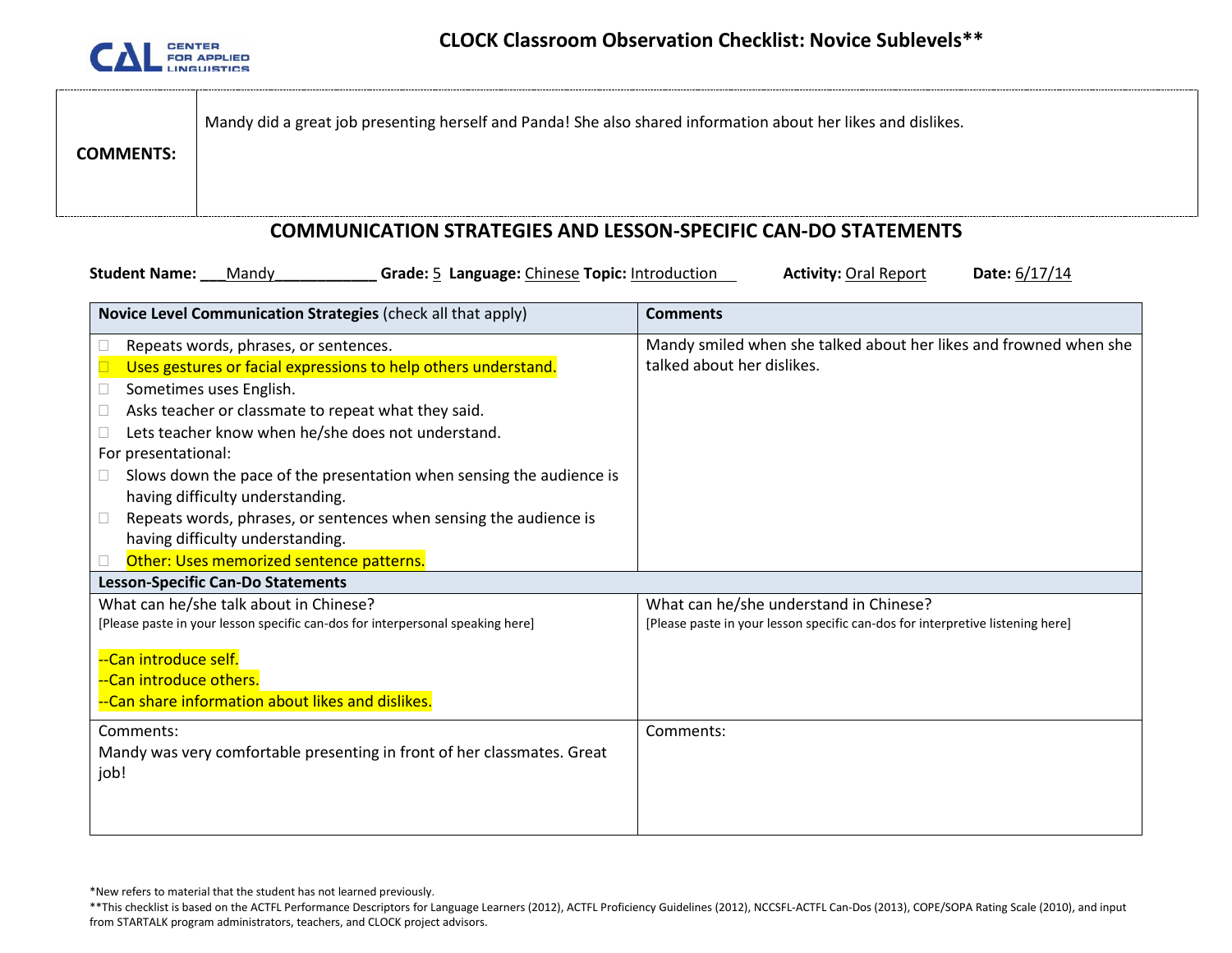

# **CLOCK Classroom Observation Checklist: Intermediate Sublevels\*\***

**Student Name:** <u>Amy</u> **Grade: 5 Language:** Chinese **Topic:** New Rules **Activity:** Debate **Date:** 2/27/2015

|                             | Interpersonal or Presentational Speaking (circle one or both)                                                                                                                                                                                                                                                                                                                                                                                       |                                                                                                                                                                                                                                                                           | <b>Interpretive Listening</b>                                                                                                                                                                                                                                                                                          |                                                                                                                                                                                                                                                                                                                                                        |
|-----------------------------|-----------------------------------------------------------------------------------------------------------------------------------------------------------------------------------------------------------------------------------------------------------------------------------------------------------------------------------------------------------------------------------------------------------------------------------------------------|---------------------------------------------------------------------------------------------------------------------------------------------------------------------------------------------------------------------------------------------------------------------------|------------------------------------------------------------------------------------------------------------------------------------------------------------------------------------------------------------------------------------------------------------------------------------------------------------------------|--------------------------------------------------------------------------------------------------------------------------------------------------------------------------------------------------------------------------------------------------------------------------------------------------------------------------------------------------------|
| Performance                 | <b>Fluency/Text type</b>                                                                                                                                                                                                                                                                                                                                                                                                                            | <b>Language Control</b>                                                                                                                                                                                                                                                   | Vocabulary                                                                                                                                                                                                                                                                                                             | Comprehension                                                                                                                                                                                                                                                                                                                                          |
| Level                       | How does his/her use of Chinese flow?                                                                                                                                                                                                                                                                                                                                                                                                               | How well does he/she use                                                                                                                                                                                                                                                  | What kind of words does he/she                                                                                                                                                                                                                                                                                         | How well does he/she understand                                                                                                                                                                                                                                                                                                                        |
|                             |                                                                                                                                                                                                                                                                                                                                                                                                                                                     | Chinese?                                                                                                                                                                                                                                                                  | know in Chinese?                                                                                                                                                                                                                                                                                                       | Chinese?                                                                                                                                                                                                                                                                                                                                               |
| Intermediate<br><b>High</b> | Uses sentences or questions learned in class<br>very easily.<br>Often generates sentences or own questions.<br>Describes something or tells a simple story<br>П<br>using strings of sentences.<br>Has conversations easily and is able to keep<br>П<br>the conversation going.<br>Handles social interactions in everyday<br>$\Box$<br>situations that sometimes have an<br>unexpected complication.                                                | Mostly accurate when uses:<br>learned sentences or<br>questions.<br>$\Box$<br>own generated sentences<br>or questions.<br>Mostly accurate when:<br>puts strings of generated<br>sentences together.<br>puts strings of learned<br>$\Box$<br>sentences together.           | Uses new words he/she has just<br>learned easily.<br>Often figures out a way to say<br>what he/she wants to say in<br>Chinese.<br>Rarely uses words from native<br>П<br>language. None<br>Makes presentations on<br>□<br>personal, school, community or<br>researched topics.                                          | Understands sentences,<br>questions and strings of<br>sentences about things he/she<br>has been learning in class.<br><b>Understands some new</b><br>$\Box$<br>sentences, questions, and<br>strings of sentences.<br>When he/she is learning about<br>$\Box$<br>something new*, usually can<br>figure out the main idea and<br>some important details. |
| Intermediate<br><b>Mid</b>  | Makes presentations using organized strings<br>$\Box$<br>of sentences.<br>Uses sentences and questions learned in class<br>□<br>easily.<br>Generates some sentences or questions of<br>$\Box$<br>his/her own.<br>Describes something using strings of<br>sentences.<br>$\Box$<br>Has conversations about things he/she knows<br>and is sometimes able to keep the<br>conversation going.<br>Presents information using connected<br>П<br>sentences. | Mostly accurate when<br>using learned sentences<br>and questions.<br>Often accurate when:<br>$\Box$<br>generates sentences<br>and/or questions.<br>$\Box$<br>puts strings of generated<br>sentences together.<br>puts strings of learned<br>$\Box$<br>sentences together. | Sometimes uses new* words<br>easily.<br>Tries to figure out a way to say<br>П<br>what he/she wants to say in<br>Chinese, but sometimes has to<br>use native language.<br>$\Box$<br>Sometimes uses words from<br>native language when he/she<br>doesn't know the words in<br>Chinese.<br>Presents information on a wide | Usually understands sentences,<br>П<br>questions, and groups of<br>sentences about things learned<br>in class.<br>When he/she is learning about<br>$\Box$<br>something new*, is sometimes<br>able to figure out the main idea<br>and some important details.                                                                                           |
| Intermediate<br>Low         | Asks and answers questions about things<br>$\Box$<br>learned in class.<br>Uses sentences and questions learned in<br>$\Box$<br>class.<br>$\Box$<br>Occasionally generates some sentences or<br>questions on own.<br>$\Box$<br>Has simple, short conversations about things<br>he/she knows.<br>Presents information using simple sentences.<br>П                                                                                                    | Usually uses learned<br>$\Box$<br>sentences/questions well.<br>Sometimes uses learned<br>$\Box$<br>sentences and questions<br>accurately.<br>$\Box$<br>Occasionally uses accurate<br>language in generated<br>sentences or questions.                                     | range of familiar topics.<br>Uses familiar words easily.<br>Uses some new words.<br>Uses words in his/her native<br>language when he/she does not<br>know the words in Chinese.<br>Presents information on familiar<br>П<br>topics.                                                                                    | Understands simple words,<br>$\Box$<br>phrases, sentences, questions,<br>and directions learned in class.<br>$\Box$<br>Understands new* sentences<br>and questions and new<br>directions easily if teacher<br>speaks slowly, repeats the<br>sentence, question, or uses<br>pictures or gestures to help<br>him/her understand.                         |

\*New refers to material that the student has not learned previously.

\*\*This checklist is based on the ACTFL Performance Descriptors for Language Learners (2012), ACTFL Proficiency Guidelines (2012), NCCSFL-ACTFL Can-Dos (2012), COPE/SOPA Rating Scale (2010), and input from STARTALK program administrators, teachers and CLOCK project advisors.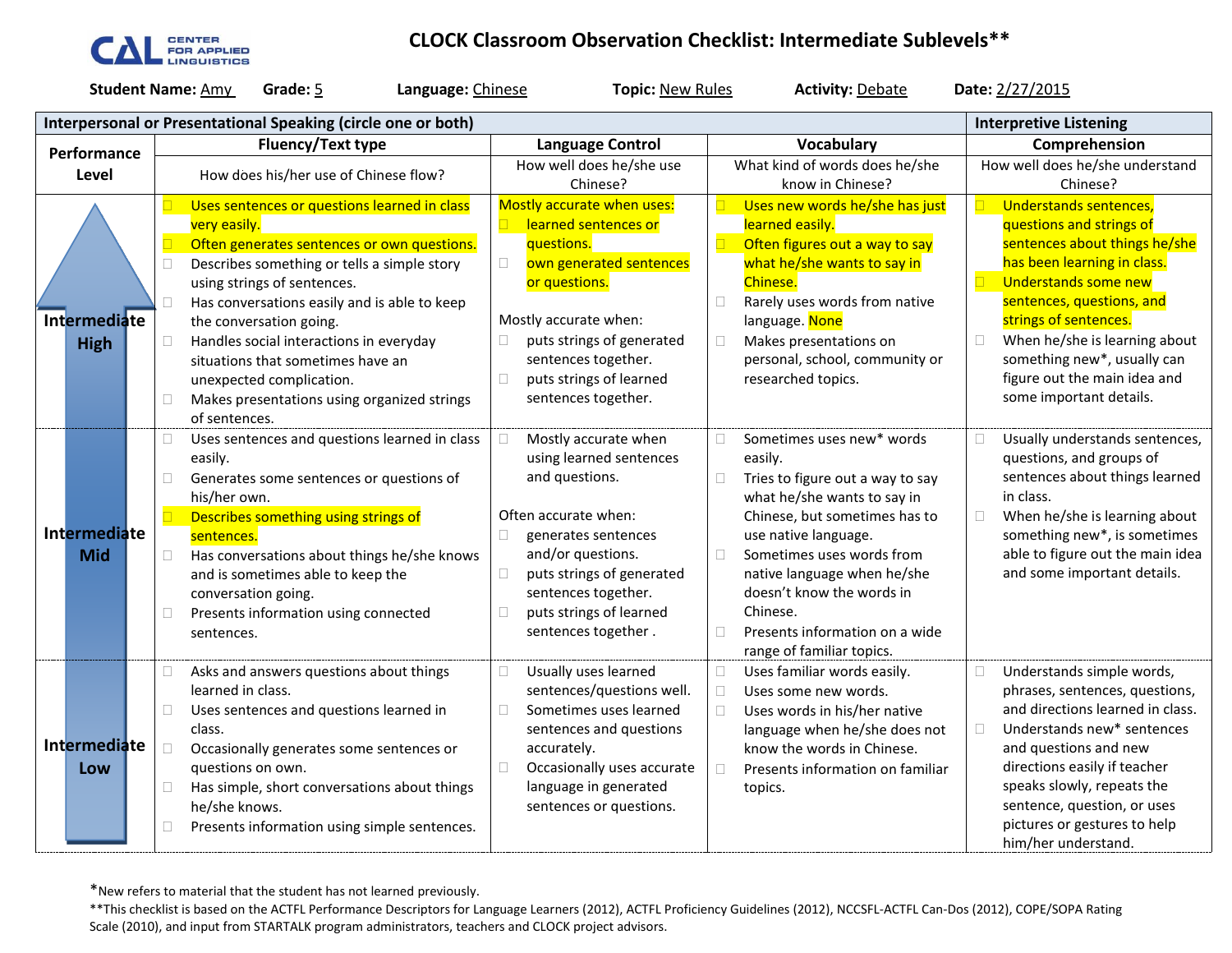

|  | Amy was able to state her opinion and give some reasons to support her opinion. We will work more on formal language use for these types of<br>situations.<br><b>COMMENTS:</b> |  |
|--|--------------------------------------------------------------------------------------------------------------------------------------------------------------------------------|--|
|--|--------------------------------------------------------------------------------------------------------------------------------------------------------------------------------|--|

# **COMMUNICATION STRATEGIES AND LESSON-SPECIFIC CAN-DO STATEMENTS**

| <b>Student Name: Amy</b><br>Grade: 5                                                                                                                                                                           | Language: Chinese                                                                                                                                                                                                                                                                                                                                                                                                                                                                                                                                                                                                                                                 | <b>Topic: New Rules</b> | <b>Activity: Debate</b>                | Date: 2/27/2015                                                                        |
|----------------------------------------------------------------------------------------------------------------------------------------------------------------------------------------------------------------|-------------------------------------------------------------------------------------------------------------------------------------------------------------------------------------------------------------------------------------------------------------------------------------------------------------------------------------------------------------------------------------------------------------------------------------------------------------------------------------------------------------------------------------------------------------------------------------------------------------------------------------------------------------------|-------------------------|----------------------------------------|----------------------------------------------------------------------------------------|
| Intermediate Level Communication Strategies (check all that apply)                                                                                                                                             |                                                                                                                                                                                                                                                                                                                                                                                                                                                                                                                                                                                                                                                                   |                         | <b>Comments</b>                        |                                                                                        |
| in a simple way.<br>$\Box$<br>what he/she is trying to say.<br>directions and/or explanations.<br>$\Box$<br>directions and/or explanations.<br>Ш<br>For presentational:<br>difficulty understanding.<br>Other: | Knows when he/she makes mistakes and can sometimes self-correct.<br>When he/she cannot say what he/she wants because it is complicated, tries to say it<br>When he/she doesn't know a word, uses the words he/she DOES know to explain<br>Asks for clarification when he/she does not understand the questions and/or<br>Provides clarification when others do not understand his/her questions and/or<br>Sometimes use pictures, gestures, or facial expressions to help others understand.<br>Slows down the pace of the presentation when sensing the audience is having<br>Rewords or rephrases when sensing the audience is having difficulty understanding. |                         |                                        |                                                                                        |
| <b>Lesson-Specific Can-Do Statements</b>                                                                                                                                                                       |                                                                                                                                                                                                                                                                                                                                                                                                                                                                                                                                                                                                                                                                   |                         |                                        |                                                                                        |
| What can he/she talk about in Chinese?                                                                                                                                                                         |                                                                                                                                                                                                                                                                                                                                                                                                                                                                                                                                                                                                                                                                   |                         | What can he/she understand in Chinese? |                                                                                        |
| [Please paste in your lesson specific can-dos for interpersonal speaking here]                                                                                                                                 |                                                                                                                                                                                                                                                                                                                                                                                                                                                                                                                                                                                                                                                                   |                         |                                        | [Please paste in your lesson specific can-dos that target interpretive listening here] |
| --Can support and defend my opinion on different rules or issues. Yes                                                                                                                                          |                                                                                                                                                                                                                                                                                                                                                                                                                                                                                                                                                                                                                                                                   |                         |                                        |                                                                                        |
| --Can use more formal language. Not yet                                                                                                                                                                        |                                                                                                                                                                                                                                                                                                                                                                                                                                                                                                                                                                                                                                                                   |                         |                                        |                                                                                        |
| Comments:                                                                                                                                                                                                      |                                                                                                                                                                                                                                                                                                                                                                                                                                                                                                                                                                                                                                                                   |                         | Comments:                              |                                                                                        |
|                                                                                                                                                                                                                |                                                                                                                                                                                                                                                                                                                                                                                                                                                                                                                                                                                                                                                                   |                         |                                        |                                                                                        |
|                                                                                                                                                                                                                |                                                                                                                                                                                                                                                                                                                                                                                                                                                                                                                                                                                                                                                                   |                         |                                        |                                                                                        |
|                                                                                                                                                                                                                |                                                                                                                                                                                                                                                                                                                                                                                                                                                                                                                                                                                                                                                                   |                         |                                        |                                                                                        |

\*New refers to material that the student has not learned previously.

\*\*This checklist is based on the ACTFL Performance Descriptors for Language Learners (2012), ACTFL Proficiency Guidelines (2012), NCCSFL-ACTFL Can-Dos (2012), COPE/SOPA Rating Scale (2010), and input from STARTALK program administrators, teachers and CLOCK project advisors.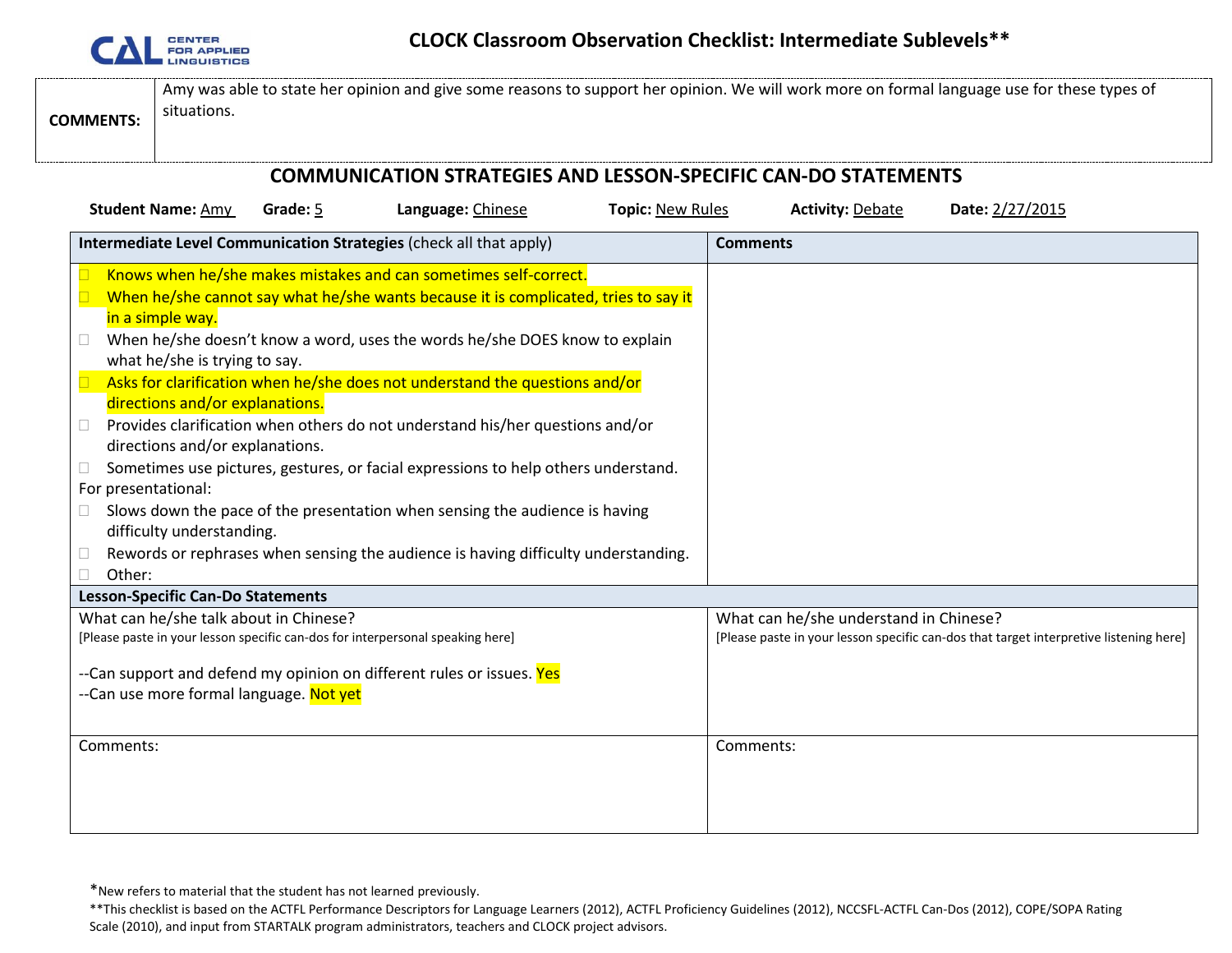

### **CLOCK Classroom Observation Checklist: Intermediate Sublevels\*\***

| <b>Student Name: Belinda</b><br>Grade: 5<br>Language: Chinese<br><b>Topic: New Rules</b> |                                                                                                |        |                                                               |  | <b>Activity: Debate</b> |                                                     | Date: 2/27/2015 |                                                               |        |                                                               |
|------------------------------------------------------------------------------------------|------------------------------------------------------------------------------------------------|--------|---------------------------------------------------------------|--|-------------------------|-----------------------------------------------------|-----------------|---------------------------------------------------------------|--------|---------------------------------------------------------------|
|                                                                                          | Interpersonal or Presentational Speaking (circle one or both)<br><b>Interpretive Listening</b> |        |                                                               |  |                         |                                                     |                 |                                                               |        |                                                               |
|                                                                                          | Performance                                                                                    |        | <b>Fluency/Text type</b>                                      |  | <b>Language Control</b> |                                                     |                 | Vocabulary                                                    |        | Comprehension                                                 |
|                                                                                          | Level                                                                                          |        | How does his/her use of Chinese flow?                         |  |                         | How well does he/she use                            |                 | What kind of words does he/she                                |        | How well does he/she understand                               |
|                                                                                          |                                                                                                |        |                                                               |  |                         | Chinese?                                            |                 | know in Chinese?                                              |        | Chinese?                                                      |
|                                                                                          |                                                                                                |        | Uses sentences or questions learned in class                  |  |                         | Mostly accurate when uses:                          |                 | Uses new words he/she has just                                |        | Understands sentences,                                        |
|                                                                                          |                                                                                                |        | very easily.<br>Often generates sentences or own questions.   |  |                         | learned sentences or<br>questions.                  |                 | learned easily.                                               |        | questions and strings of<br>sentences about things he/she     |
|                                                                                          |                                                                                                | $\Box$ | Describes something or tells a simple story                   |  | $\Box$                  | own generated sentences                             |                 | Often figures out a way to say<br>what he/she wants to say in |        | has been learning in class.                                   |
|                                                                                          |                                                                                                |        | using strings of sentences.                                   |  |                         | or questions.                                       |                 | Chinese.                                                      | $\Box$ | Understands some new                                          |
|                                                                                          |                                                                                                | $\Box$ | Has conversations easily and is able to keep                  |  |                         |                                                     | □               | Rarely uses words from native                                 |        | sentences, questions, and                                     |
|                                                                                          | <b>Intermediate</b>                                                                            |        | the conversation going.                                       |  |                         | Mostly accurate when:                               |                 | language.                                                     |        | strings of sentences.                                         |
|                                                                                          | <b>High</b>                                                                                    | $\Box$ | Handles social interactions in everyday                       |  |                         | puts strings of generated                           | $\Box$          | Makes presentations on                                        | $\Box$ | When he/she is learning about                                 |
|                                                                                          |                                                                                                |        | situations that sometimes have an                             |  |                         | sentences together.                                 |                 | personal, school, community or                                |        | something new*, usually can                                   |
|                                                                                          |                                                                                                |        | unexpected complication.                                      |  | $\Box$                  | puts strings of learned                             |                 | researched topics.                                            |        | figure out the main idea and                                  |
|                                                                                          |                                                                                                | O.     | Makes presentations using organized strings                   |  |                         | sentences together.                                 |                 |                                                               |        | some important details.                                       |
|                                                                                          |                                                                                                |        | of sentences.                                                 |  |                         |                                                     |                 |                                                               |        |                                                               |
|                                                                                          |                                                                                                | $\Box$ | Uses sentences and questions learned in class                 |  |                         | Mostly accurate when                                | □               | Sometimes uses new* words                                     | $\Box$ | Usually understands sentences,                                |
|                                                                                          |                                                                                                |        | easily.                                                       |  |                         | using learned sentences                             |                 | easily.                                                       |        | questions, and groups of                                      |
|                                                                                          |                                                                                                | $\Box$ | Generates some sentences or questions of                      |  |                         | and questions.                                      |                 | Tries to figure out a way to say                              |        | sentences about things learned                                |
|                                                                                          |                                                                                                |        | his/her own.                                                  |  |                         |                                                     |                 | what he/she wants to say in                                   |        | in class.                                                     |
|                                                                                          | <b>Intermediate</b>                                                                            | $\Box$ | Describes something using strings of                          |  |                         | Often accurate when:                                |                 | Chinese, but sometimes has to<br>use native language.         | $\Box$ | When he/she is learning about<br>something new*, is sometimes |
|                                                                                          | <b>Mid</b>                                                                                     |        | sentences.<br>Has conversations about things he/she knows     |  | □                       | generates sentences<br>and/or questions.            | П               | Sometimes uses words from                                     |        | able to figure out the main idea                              |
|                                                                                          |                                                                                                | n      | and is sometimes able to keep the                             |  | $\Box$                  | puts strings of generated                           |                 | native language when he/she                                   |        | and some important details.                                   |
|                                                                                          |                                                                                                |        | conversation going.                                           |  |                         | sentences together.                                 |                 | doesn't know the words in                                     |        |                                                               |
|                                                                                          |                                                                                                | $\Box$ | Presents information using connected                          |  | П                       | puts strings of learned                             |                 | Chinese.                                                      |        |                                                               |
|                                                                                          |                                                                                                |        | sentences.                                                    |  |                         | sentences together.                                 | П               | Presents information on a wide                                |        |                                                               |
|                                                                                          |                                                                                                |        |                                                               |  |                         |                                                     |                 | range of familiar topics.                                     |        |                                                               |
|                                                                                          |                                                                                                | $\Box$ | Asks and answers questions about things                       |  | П                       | Usually uses learned                                | $\Box$          | Uses familiar words easily.                                   | $\Box$ | Understands simple words,                                     |
|                                                                                          |                                                                                                |        | learned in class.                                             |  |                         | sentences/questions well.                           | $\Box$          | Uses some new words.                                          |        | phrases, sentences, questions,                                |
|                                                                                          |                                                                                                | n      | Uses sentences and questions learned in                       |  | П                       | Sometimes uses learned                              | П               | Uses words in his/her native                                  |        | and directions learned in class.                              |
|                                                                                          | <b>Intermediate</b>                                                                            |        | class.                                                        |  |                         | sentences and questions                             |                 | language when he/she does not                                 | $\Box$ | Understands new* sentences                                    |
|                                                                                          |                                                                                                | $\Box$ | Occasionally generates some sentences or                      |  |                         | accurately.                                         |                 | know the words in Chinese.                                    |        | and questions and new                                         |
|                                                                                          | Low                                                                                            |        | questions on own.                                             |  | $\Box$                  | Occasionally uses accurate<br>language in generated | П               | Presents information on familiar                              |        | directions easily if teacher<br>speaks slowly, repeats the    |
|                                                                                          |                                                                                                | O.     | Has simple, short conversations about things<br>he/she knows. |  |                         | sentences or questions.                             |                 | topics.                                                       |        | sentence, question, or uses                                   |
|                                                                                          |                                                                                                | П      | Presents information using simple sentences.                  |  |                         |                                                     |                 |                                                               |        | pictures or gestures to help                                  |
|                                                                                          |                                                                                                |        |                                                               |  |                         |                                                     |                 |                                                               |        | him/her understand.                                           |

\*New refers to material that the student has not learned previously.

\*\*This checklist is based on the ACTFL Performance Guidelines (1998, 2012), ACTFL Proficiency Guidelines (2012), ACTFL NCCSFL Can-Dos (2012), COPE/SOPA Rating Scale (2010), and input from STARTALK program administrators, teachers and CLOCK project advisors.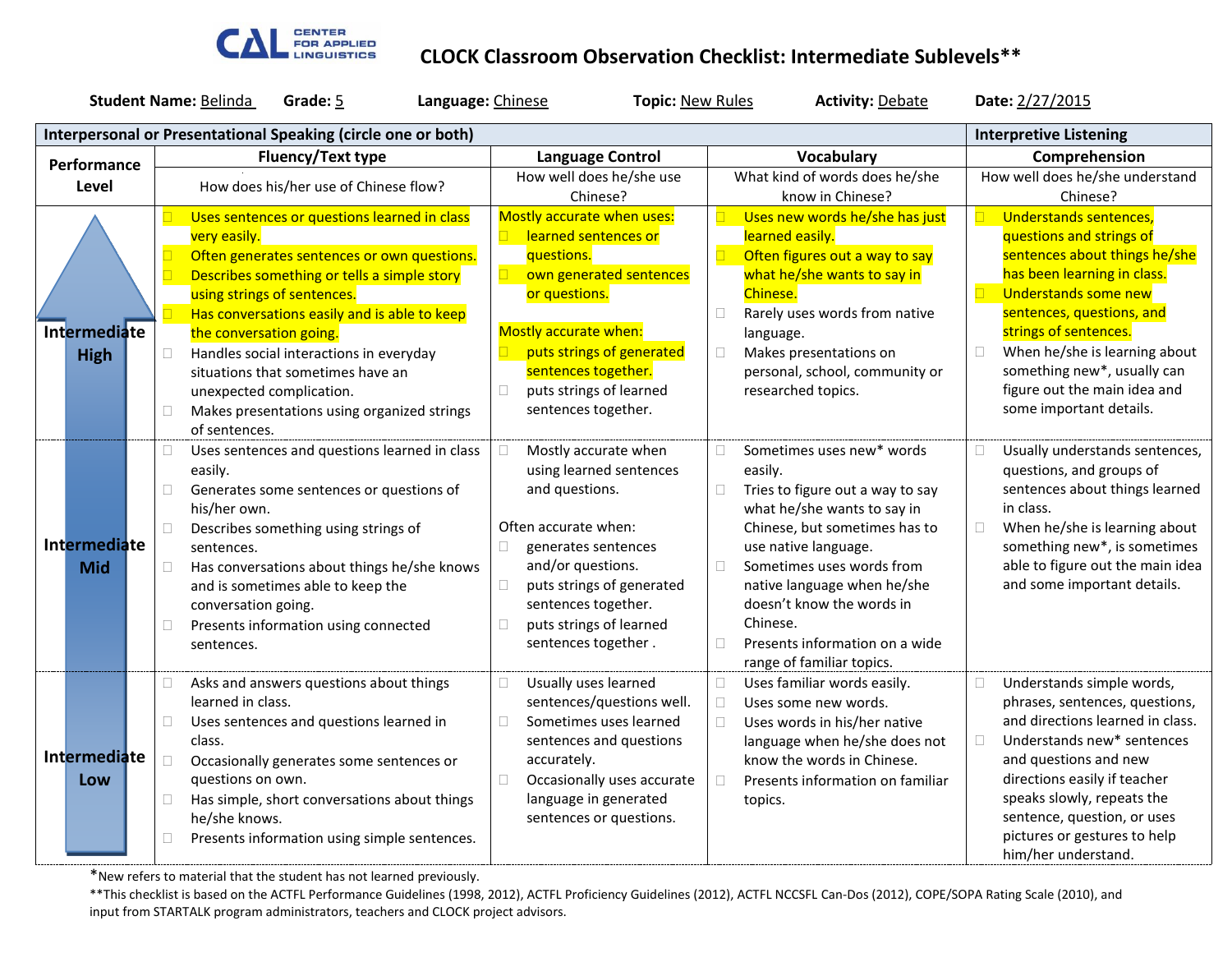# **CLOCK Classroom Observation Checklist: Intermediate Sublevels\*\***

| <b>COMMUNICATION STRATEGIES AND LESSON-SPECIFIC CAN-DO STATEMENTS</b>                                                                                                    |  |
|--------------------------------------------------------------------------------------------------------------------------------------------------------------------------|--|
| <b>Student Name: Belinda</b><br>Grade: 5<br>Language: Chinese<br><b>Topic: New Rules</b><br><b>Activity: Debate</b><br>Date: 2/27/2015                                   |  |
| Intermediate Level Communication Strategies (check all that apply)<br><b>Comments</b>                                                                                    |  |
| Knows when he/she makes mistakes and can sometimes self-correct.                                                                                                         |  |
| When he/she cannot say what he/she wants because it is complicated, tries to say it                                                                                      |  |
| in a simple way.                                                                                                                                                         |  |
| When he/she doesn't know a word, uses the words he/she DOES know to explain                                                                                              |  |
| what he/she is trying to say.                                                                                                                                            |  |
| Asks for clarification when he/she does not understand the questions and/or<br>$\Box$                                                                                    |  |
| directions and/or explanations.                                                                                                                                          |  |
| Provides clarification when others do not understand his/her questions and/or<br>$\Box$                                                                                  |  |
| directions and/or explanations.                                                                                                                                          |  |
| Sometimes use pictures, gestures, or facial expressions to help others understand.<br>$\Box$                                                                             |  |
| For presentational:                                                                                                                                                      |  |
| Slows down the pace of the presentation when sensing the audience is having                                                                                              |  |
| difficulty understanding.                                                                                                                                                |  |
| Rewords or rephrases when sensing the audience is having difficulty understanding.<br>$\Box$                                                                             |  |
| Other:<br><b>Lesson-Specific Can-Do Statements</b>                                                                                                                       |  |
| What can he/she talk about in Chinese?<br>What can he/she understand in Chinese?                                                                                         |  |
| [Please paste in your lesson specific can-dos for interpersonal speaking here]<br>[Please paste in your lesson specific can-dos that target interpretive listening here] |  |
|                                                                                                                                                                          |  |
| ---Can support and defend my opinion on different rules or issues. Yes                                                                                                   |  |
| ---Can use more formal language when it is required. Not yet                                                                                                             |  |
| Comments:                                                                                                                                                                |  |
| Comments: We will continue learning about defending opinions as well as the<br>importance of using more formal language in certain situations.                           |  |
|                                                                                                                                                                          |  |
|                                                                                                                                                                          |  |

<sup>\*</sup>New refers to material that the student has not learned previously.

<sup>\*\*</sup>This checklist is based on the ACTFL Performance Descriptors for Language Learners (2012), ACTFL Proficiency Guidelines (2012), NCCSFL-ACTFL Can-Dos (2012), COPE/SOPA Rating Scale (2010), and input from STARTALK program administrators, teachers and CLOCK project advisors.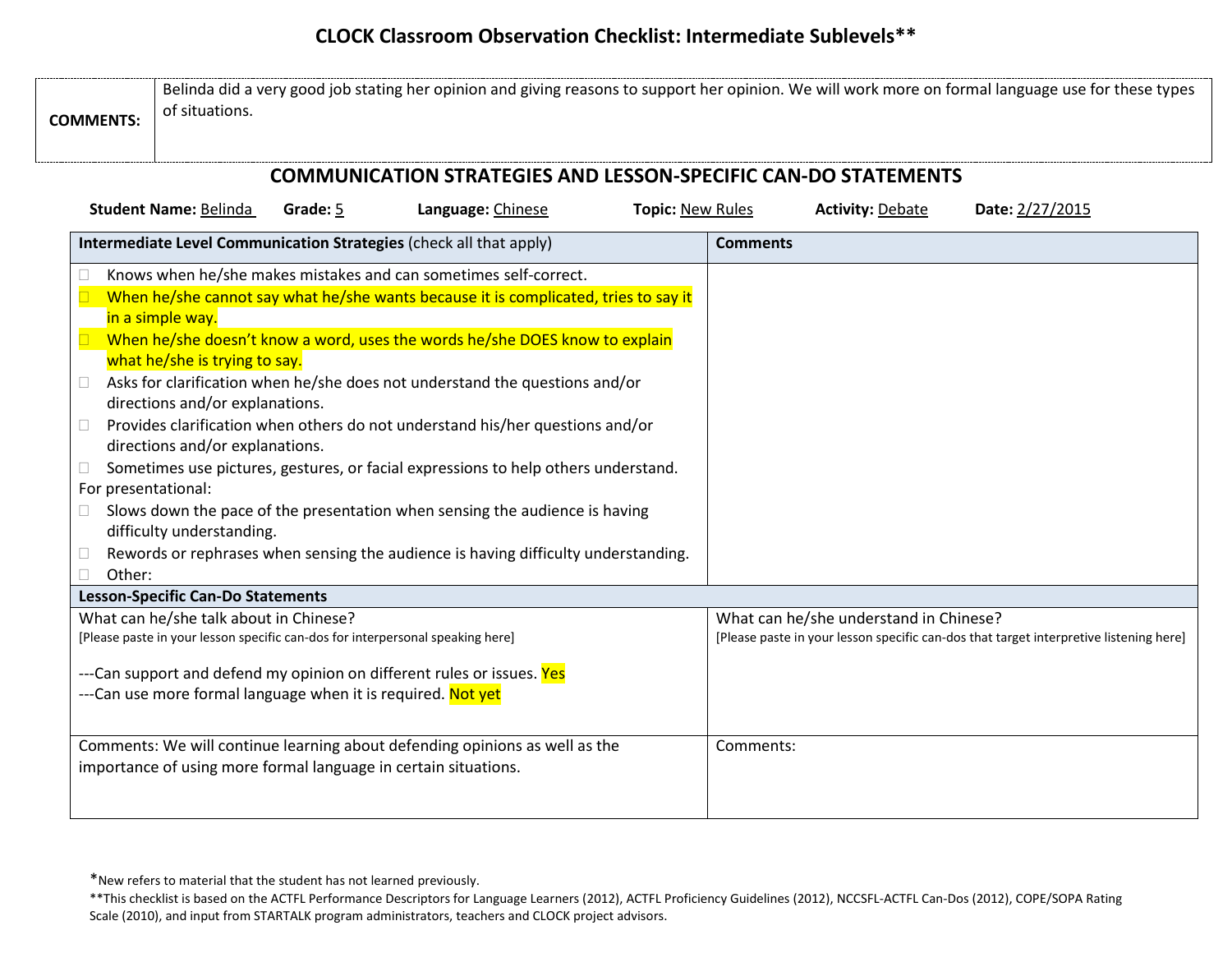#### **ACTIVITY PERFORMANCE RECORD FOR MULTIPLE STUDENTS**

**Use this table to record results on one date with multiple students.** Directions: 1) write each student's name; 2) indicate activity participated in; 3) describe their fluency, language control, vocabulary and listening comprehension; and 4) write comments about each student's performance.

|                     | <b>CLOCK Student Activity Performance Record</b> |                                                                                                                                                                                                                                                                                                                         |                                                                                                                                                                                                                                           |                                                                                                                                                                   |                                                                                                                                                                                                                                       |                                                                                                                                                                                      |  |  |  |  |
|---------------------|--------------------------------------------------|-------------------------------------------------------------------------------------------------------------------------------------------------------------------------------------------------------------------------------------------------------------------------------------------------------------------------|-------------------------------------------------------------------------------------------------------------------------------------------------------------------------------------------------------------------------------------------|-------------------------------------------------------------------------------------------------------------------------------------------------------------------|---------------------------------------------------------------------------------------------------------------------------------------------------------------------------------------------------------------------------------------|--------------------------------------------------------------------------------------------------------------------------------------------------------------------------------------|--|--|--|--|
| <b>Student Name</b> | <b>Activity</b>                                  | <b>Fluency</b>                                                                                                                                                                                                                                                                                                          | <b>Language Control</b>                                                                                                                                                                                                                   | Vocabulary                                                                                                                                                        | Comprehension                                                                                                                                                                                                                         | <b>Comments</b>                                                                                                                                                                      |  |  |  |  |
| Amy                 | Debate                                           | Uses sentences or<br>questions learned<br>in class very easily.<br>Often generates<br>sentences or own<br>questions.<br><b>Describes</b><br>П<br>something using<br>strings of<br>sentences.                                                                                                                            | Mostly accurate when<br>uses:<br>learned<br>$\Box$<br>sentences or<br>questions.<br>$\Box$<br>own generated<br>sentences or<br>questions.                                                                                                 | Uses new<br>$\Box$<br>words he/she<br>has just<br>learned easily.<br>Often figures<br>$\Box$<br>out a way to<br>say what<br>he/she wants<br>to say in<br>Chinese. | Understands<br>П<br>sentences,<br>questions and<br>strings of<br>sentences about<br>things he/she<br>has been<br>learning in class.<br>Understands<br>0<br>some new<br>sentences,<br>questions, and<br>strings of<br>sentences.       | Amy was able to state her<br>opinion and give some<br>reasons to support her<br>opinion. We will work more<br>on formal language use for<br>these types of situations.               |  |  |  |  |
| <b>Belinda</b>      | Debate                                           | П<br>Uses sentences or<br>questions learned<br>in class very easily.<br>Often generates<br>□<br>sentences or own<br>questions.<br>П<br><b>Describes</b><br>something or tells a<br>simple story using<br>strings of<br>sentences.<br>Has conversations<br>П<br>easily and is able to<br>keep the<br>conversation going. | Mostly accurate when<br>uses:<br>learned<br>$\Box$<br>sentences or<br>questions.<br>own generated<br>$\Box$<br>sentences or<br>questions.<br>Mostly accurate<br>when:<br>puts strings of<br>$\Box$<br>generated<br>sentences<br>together. | Uses new<br>$\Box$<br>words he/she<br>has just<br>learned easily.<br>Often figures<br>$\Box$<br>out a way to<br>say what<br>he/she wants<br>to say in<br>Chinese. | Understands<br>П.<br>sentences,<br>questions and<br>strings of<br>sentences about<br>things he/she<br>has been<br>learning in class.<br>Understands<br>$\Box$<br>some new<br>sentences,<br>questions, and<br>strings of<br>sentences. | Belinda did a very good job<br>stating her opinion and<br>giving reasons to support<br>her opinion. We will work<br>more on formal language<br>use for these types of<br>situations. |  |  |  |  |